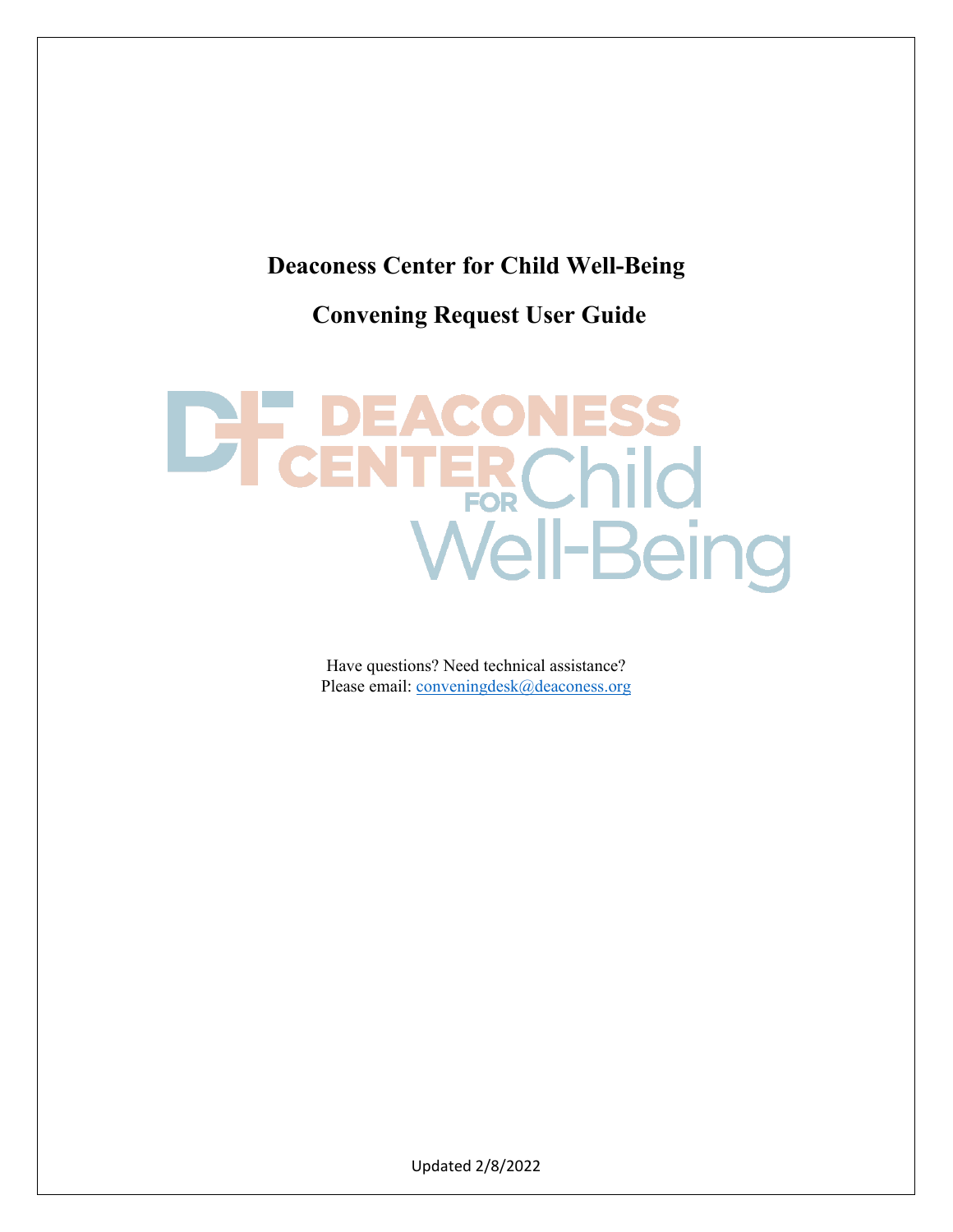Thank you for your interest in using Deaconess Center for Child Well-Being's convening platforms and spaces. This guide will demonstrate how to successfully submit a request.

1. Open [the online portal](https://www.grantrequest.com/SID_6226?SA=AM) (https://www.GrantRequest.com/SID\_6226?SA=AM). If it is your **first time** signing in, click *New Applicant?* to create an account. Otherwise, sign in with the email and password previously used to create your account.

This portal uses the same username and password as Deaconess Foundation's online grant request portal. If you have previously applied for funding with Deaconess Foundation, the same email address and password you use to log in to the Funding Portal will be used to log in to the Convening Request portal.

2. While using the online portal, do not use your browser's forward and back buttons. Instead, please navigate the portal using the tabs at the top of the page, or the *Next* button.

| <b>PDEACONESS</b><br>JNDATION |                                                                                                         |                  |
|-------------------------------|---------------------------------------------------------------------------------------------------------|------------------|
| <b>Please Sign In</b>         | . If you have an account, please log in using your E-mail Address and Password.                         |                  |
| E-mail                        | . First time applicants, please use the "New Applicant" link found below.<br>Password<br>New Applicant? | Forgot Password? |
|                               | Login                                                                                                   |                  |

3. From the drop-down menu, select if you are applying for an in-person or virtual convening. Click *submit.*

If you are applying for an **In-Person Convening**, continue to step 4. If you're applying for a **Virtual Convening**, [skip to step 13.](#page-4-0)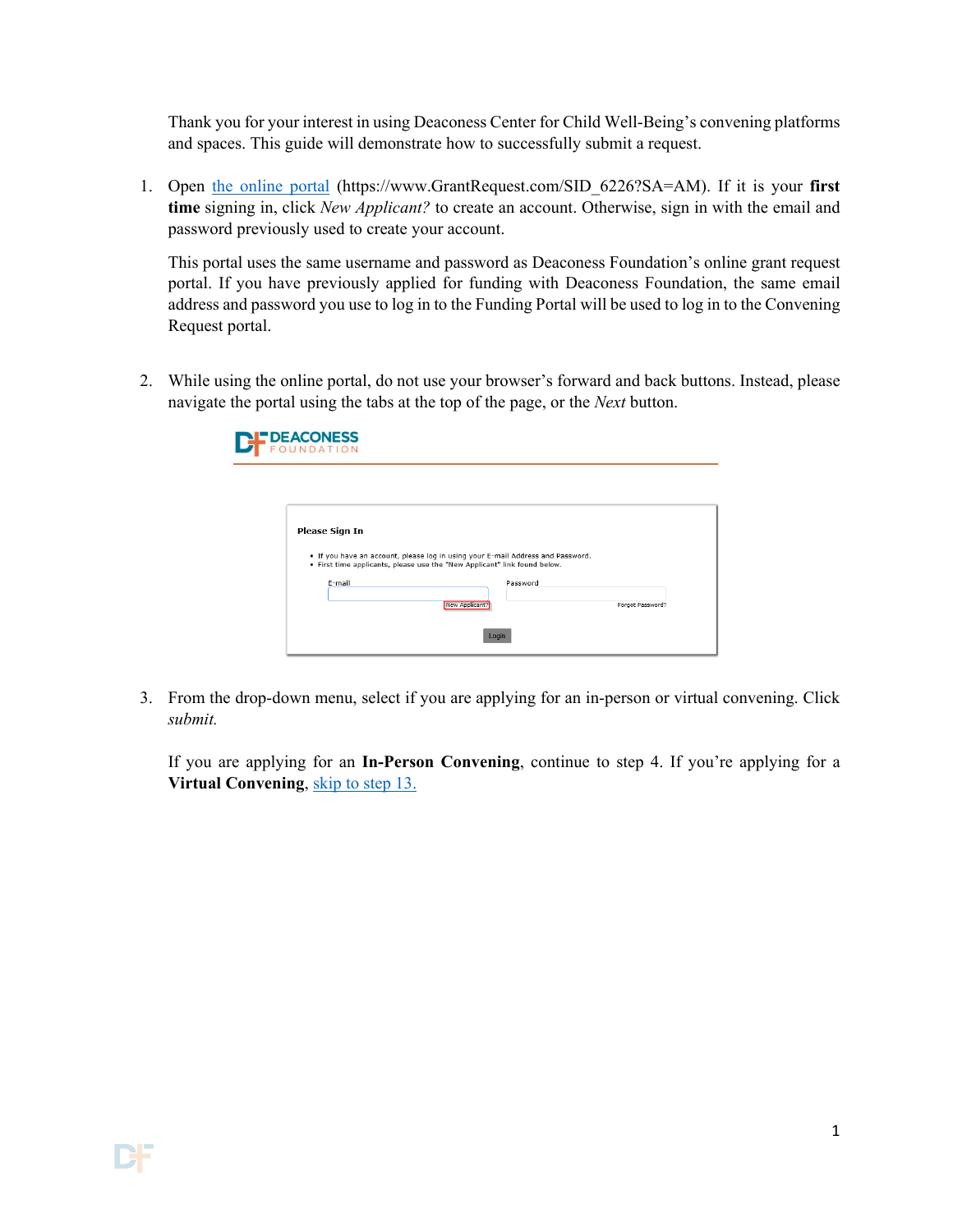| <b>LTCENTERChild<br/>Well-Being</b> |                                                                                                                                                                  |     |
|-------------------------------------|------------------------------------------------------------------------------------------------------------------------------------------------------------------|-----|
|                                     | <b>Deaconess Foundation Convening Request</b>                                                                                                                    | Exi |
|                                     | Are you applying for an in-person convening or a virtual<br>convening?<br>-Select One-<br>-Select One-<br><b>In-person Convening</b><br><b>Virtual Convening</b> |     |

**DIE DEACONESS** 

### In-Person Convening Requests

- 4. On the **Welcome** tab, please review the Convening Request Form in-person convening procedures. These guidelines and procedures are for any request to be granted a license to use Deaconess Center for Child Well-Being grounds and facilities.
- 5. Under the Additional Information header, select if your convening is targeted to one of our policy priorities: Comprehensive Healthcare, Early Childhood Education, Family Economic Mobility, Justice and Equity for Youth, or Other.
- 6. If your organization has an IRS tax exemption status, please upload documentation of that status. Click *Choose File* to select the file, then click *Upload*. Click *Next* at the bottom of the page to advance.

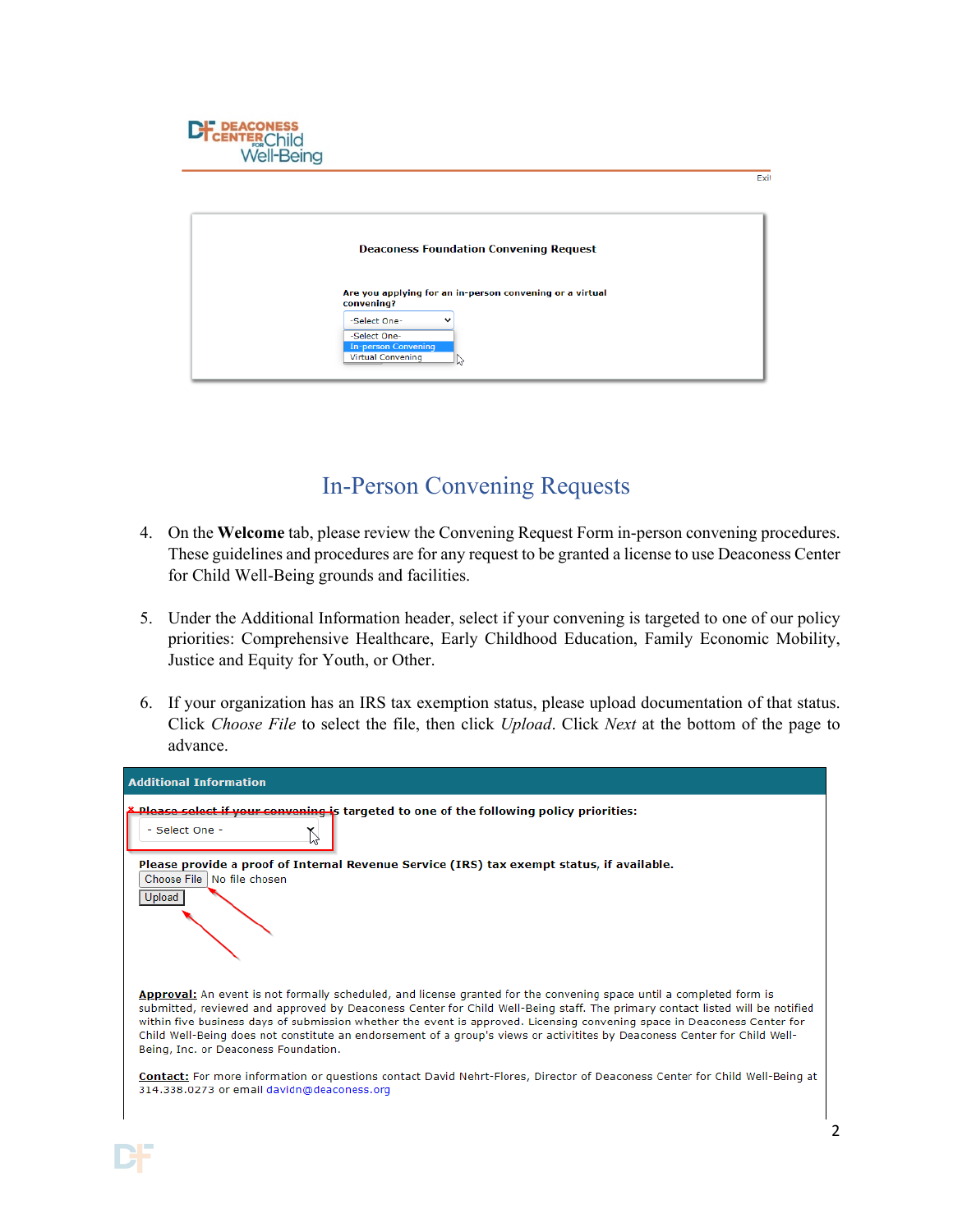- 7. If you have previously submitted a Convening Request through the portal, some information will automatically populate. Please verify that the information is correct. If there are additions or changes that need to be made, make those changes.
- 8. On the **Convening Request Form** tab, you will be asked to provide information about your organization and event. First, provide the information requested under the Organization and Primary Contact headers.

| <b>CH-DEACONESS</b><br>Well-Being                                                          |                                                                   |                               |
|--------------------------------------------------------------------------------------------|-------------------------------------------------------------------|-------------------------------|
| <b>Convening Request Form</b><br>Welcome<br>* Required before final submission             | <b>Convening Space Guidelines</b><br><b>Review My Application</b> | <b>Convening Request Form</b> |
| Organization                                                                               |                                                                   |                               |
| * Name of Organization                                                                     |                                                                   |                               |
| * Street Address                                                                           |                                                                   |                               |
| * City                                                                                     | * State<br>- Select One - Y                                       | * ZIP Code                    |
| * Phone                                                                                    |                                                                   |                               |
| * Organization Description<br>Please provide organizations mission and primary activities. |                                                                   |                               |
|                                                                                            |                                                                   |                               |
|                                                                                            |                                                                   |                               |
| <b>Primary Contact</b>                                                                     |                                                                   |                               |
| * First Name                                                                               | * Last Name                                                       | * Phone Number                |
| * Title                                                                                    | * E-mail                                                          |                               |

- 9. Under the Event header, you'll be asked to provide information about the event. Fields marked with an asterisk (\*) are required to be completed before you can submit your request.
- 10. Information about available Convening Spaces and Room Setups, including room capacity and Outside Open-Air convening space, can be found on the Deaconess Center website: [https://deaconesscenter.org/convening-spaces/.](https://deaconesscenter.org/convening-spaces/)
- 11. On the **Convening Space Guidelines**tab, you will be asked to review and confirm the requirements for using Deaconess Center's convening spaces. Before submitting your request, check, date and sign the indicated fields to confirm you have read and agree to the Convening Guidelines.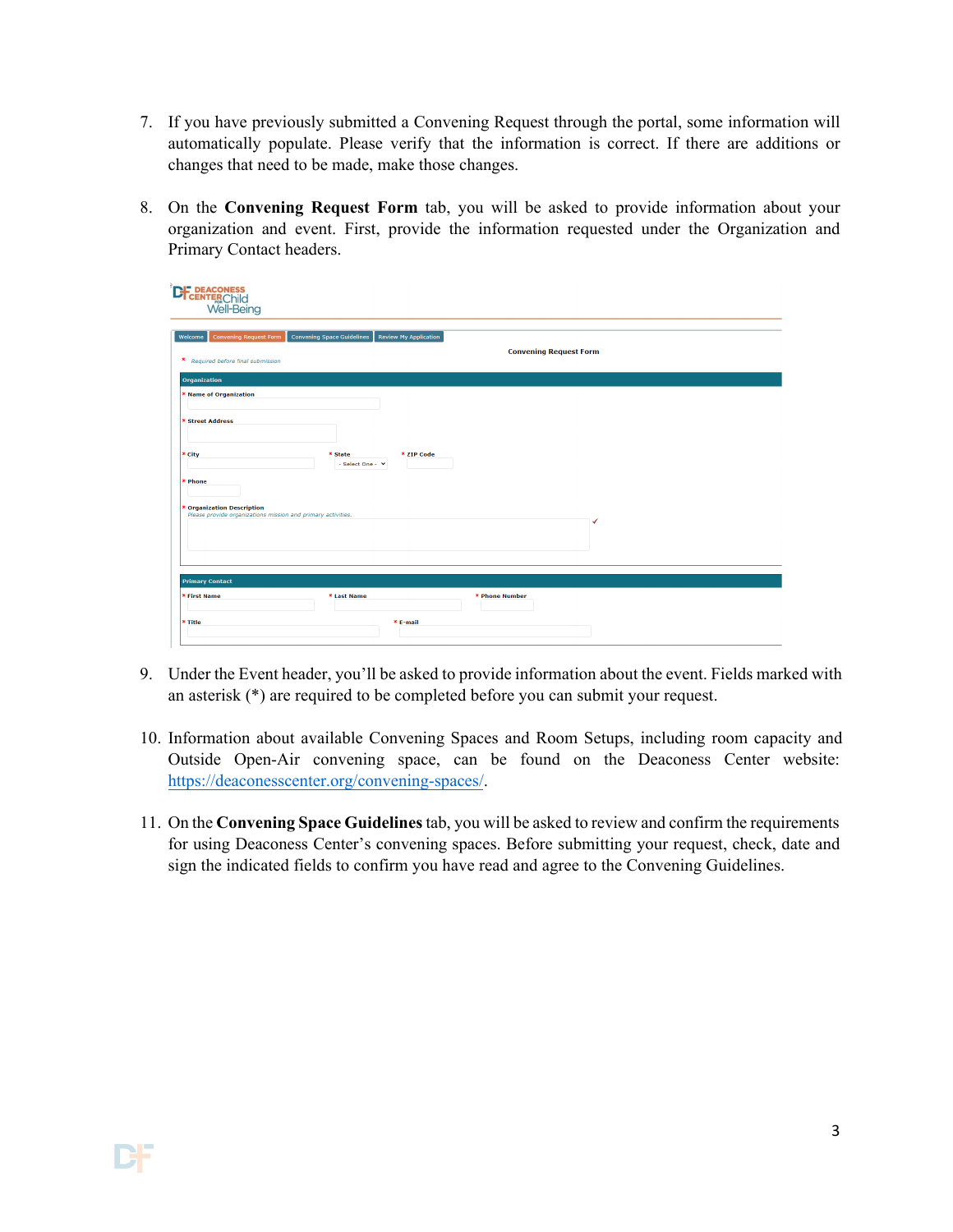| <b>CENTER</b> Child<br>Well-Beina                                                                                                                                                                                                                                                                                                                                                                                                                                                                                                                                                                                                                                                                                                                                                                                                                                                                                                                                                                                                                                                                                                                                                                                                                                                                                                                                                                                                                                                                                                                                                                                                                                                                                                                                                                                                                                                                                                                                                             |                                                                                                                                                                                                                                                                                                                                                                                                                                                                                                                                                                                                                                                                                                                                                                                                                                                                                                              |
|-----------------------------------------------------------------------------------------------------------------------------------------------------------------------------------------------------------------------------------------------------------------------------------------------------------------------------------------------------------------------------------------------------------------------------------------------------------------------------------------------------------------------------------------------------------------------------------------------------------------------------------------------------------------------------------------------------------------------------------------------------------------------------------------------------------------------------------------------------------------------------------------------------------------------------------------------------------------------------------------------------------------------------------------------------------------------------------------------------------------------------------------------------------------------------------------------------------------------------------------------------------------------------------------------------------------------------------------------------------------------------------------------------------------------------------------------------------------------------------------------------------------------------------------------------------------------------------------------------------------------------------------------------------------------------------------------------------------------------------------------------------------------------------------------------------------------------------------------------------------------------------------------------------------------------------------------------------------------------------------------|--------------------------------------------------------------------------------------------------------------------------------------------------------------------------------------------------------------------------------------------------------------------------------------------------------------------------------------------------------------------------------------------------------------------------------------------------------------------------------------------------------------------------------------------------------------------------------------------------------------------------------------------------------------------------------------------------------------------------------------------------------------------------------------------------------------------------------------------------------------------------------------------------------------|
| <b>Review My Application</b><br><b>Convening Request Form</b><br><b>Convening Space Guidelines</b><br>Welcome<br><b>Convening Space Guidelines</b><br>* Required before final submission                                                                                                                                                                                                                                                                                                                                                                                                                                                                                                                                                                                                                                                                                                                                                                                                                                                                                                                                                                                                                                                                                                                                                                                                                                                                                                                                                                                                                                                                                                                                                                                                                                                                                                                                                                                                      | Prii                                                                                                                                                                                                                                                                                                                                                                                                                                                                                                                                                                                                                                                                                                                                                                                                                                                                                                         |
| <b>Guidelines</b><br>Convening guidelines are listed below. Please read and confirm below.<br><b>Please review the following Convening Guidelines:</b>                                                                                                                                                                                                                                                                                                                                                                                                                                                                                                                                                                                                                                                                                                                                                                                                                                                                                                                                                                                                                                                                                                                                                                                                                                                                                                                                                                                                                                                                                                                                                                                                                                                                                                                                                                                                                                        |                                                                                                                                                                                                                                                                                                                                                                                                                                                                                                                                                                                                                                                                                                                                                                                                                                                                                                              |
| We are a non-profit organization<br>. We understand that all events at DCCW must be free for all participants and that DCCW is a Fundraising Free Zone.<br>. We acknowledge that DCCW is available Monday - Saturday during the times of 7:00 am and 9:00 pm<br>. We will make sure that event host and quest arrive and leave the center at the approved times.<br>. We will greet our quest in the Deaconess Center first floor lobby and direct them to the correct convening space.<br>. We will dispose of all waste appropriately. We will take all event trash and recycling to the on site dumpster.<br>. We understand that no signage is allowed on the walls outside of the convening space.<br>. We will ensure there is no tobacco products and alcoholic beverages in Deaconess Center for Child Well-Being or on the grounds. (Alcoholic be<br>. We understand that visitors are prohibited from carrying or bringing any weapon onto Deaconess Center for Child Well-Being campus.<br>. The prohibition of any weapon applies to any staff or visitor who is licensed to carry a firearm or weapon, including local law-enforcement office<br>Any staff or visitors who is reported or discovered to possess a firearm, ammunition, or weapon on campus will be asked to secure it off camp<br>. We will respect other groups or individuals right to meet in DCCW without interruption of loud or inappropriate music or videos.<br>. We will inform Deaconess Center staff of any room damages, maintenance issues or spills.<br>. We understand that Deaconess Foundation reserves the right in its sole discretion to deny the use of Deaconess Center for Child Well-Being a<br>. We may not assign the license or any interest therein or permit the use of the Convening space or any part thereof by anyone other than us.<br>. We will use the Convening space only as described for the time period, and upon the terms, covenants and conditions set forth herein. | <b>Agreement</b><br>We accept full responsibility for our activities and any damages that might be incurred. We agree to indemnify, hold harmless and defend<br>Deaconess Foundation, Deaconess Center for Child Well-Being and their officers, directors, employees, agents and affiliates ("Indemnitees")<br>from and against any and all liabilities, claims, damages, actions, costs, losses, claims and expenses (including attorneys' fees) (collectively,<br>"Claims") arising from or relating to personal iniury, death or damage to or loss of property or profits and all other Claims arising from or<br>relating to, in whole or in part, any act, omission, negligence, fault or violation of law or ordinance of licensee or its employees, agents,<br>contractors, subcontractors, representatives or attendees or any other person entering the Convening Space with the implied or express |
| $\Box$ By checking the box, you are confirming you have read and agree to the Convening Guidelines.<br>The primary contact for the event will hold the following responsibilities:<br>. Communicate in a timely manner with DCCW staff about event details, cancellations, and needs.<br>. Make sure that convening space is set-up for the event.<br>• Complete an event evaluation.<br>. Ensure that DCCW procedures and quidelines are followed and respected.<br>. Confirm that the convening space is cleaned and returned to its original condition.                                                                                                                                                                                                                                                                                                                                                                                                                                                                                                                                                                                                                                                                                                                                                                                                                                                                                                                                                                                                                                                                                                                                                                                                                                                                                                                                                                                                                                    | permission of licensee.<br>Licensee hereby waives any and every claim which arises, or may arise, in its favor and against Deaconess Foundation and Deaconess Center<br>for Child Well-Being for any and all loss or damage to the extent covered by valid and collectible insurance policies of licensee. Such waiver<br>shall be in addition to any other waiver or release contained in this agreement with respect to any loss or damage to property.<br>We have read Deaconess Center for Child Well-Being Convening Space Procedures and Guidelines, By submitting this form, we agree to<br>these Procedures and Guidelines.                                                                                                                                                                                                                                                                          |
| By checking the box, you are confirming that the event contact will hold the listed responsibilities.                                                                                                                                                                                                                                                                                                                                                                                                                                                                                                                                                                                                                                                                                                                                                                                                                                                                                                                                                                                                                                                                                                                                                                                                                                                                                                                                                                                                                                                                                                                                                                                                                                                                                                                                                                                                                                                                                         | <b>Signature</b><br>* Date                                                                                                                                                                                                                                                                                                                                                                                                                                                                                                                                                                                                                                                                                                                                                                                                                                                                                   |

12. On the **Review My Application** tab, you can review the information provided so far and make any necessary modifications. If you're satisfied with the contents of the application, click *Submit* to forward your application for consideration. If you're not ready to submit your application yet, click *Save & Finish Later*. You can return to your application in-process at [the online portal linked in](#page-0-0)  [step 1, above.](#page-0-0)

## Virtual Convening Requests

- <span id="page-4-0"></span>13. If you would like to request a Virtual Convening, you'll need to submit the Virtual Convening Request Form. Begin by selecting **Virtual Convening** from the drop-down menu.
- 14. On the **Welcome** tab, review the procedures and guidelines for use of Deaconess Center's virtual platforms.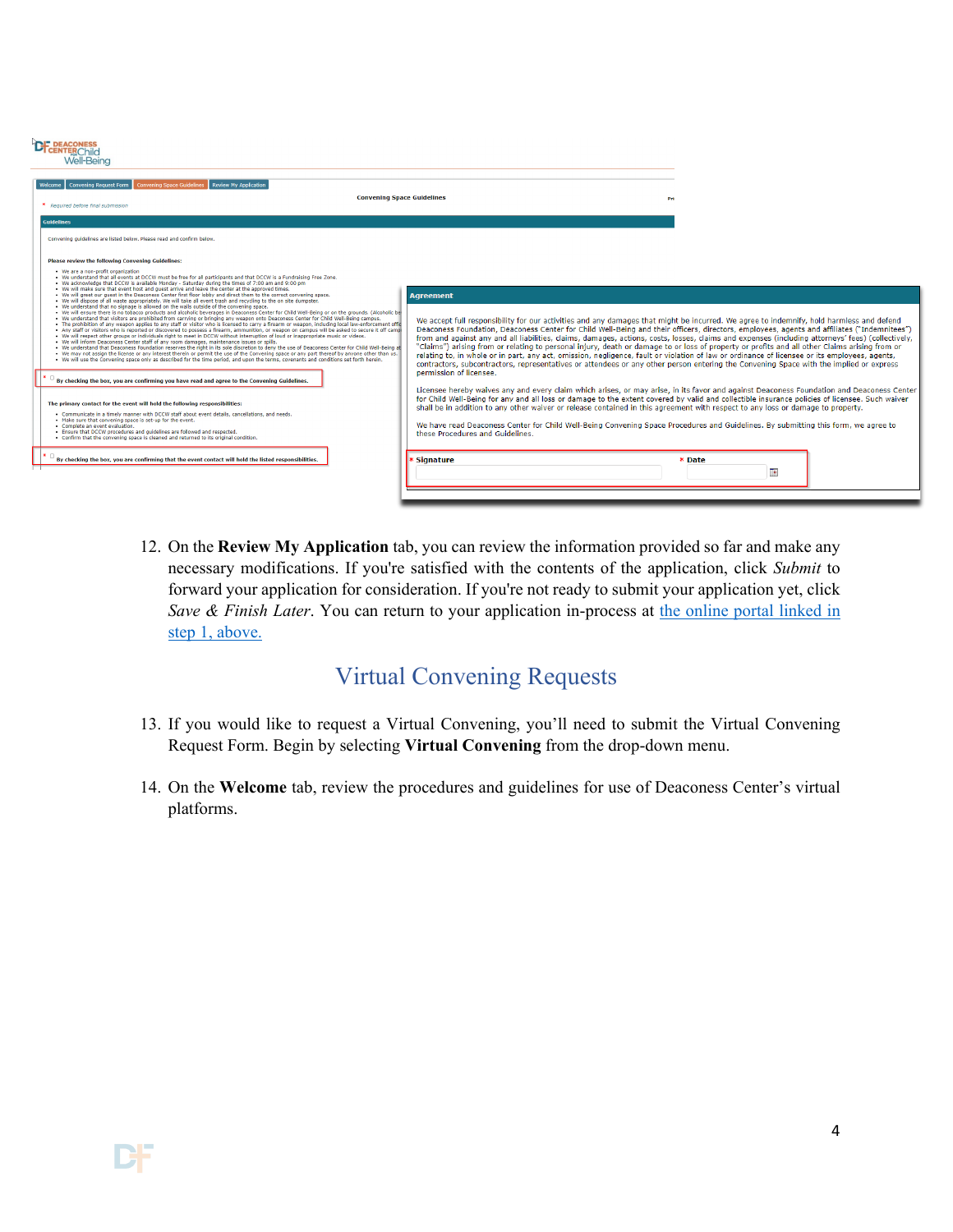15. Under the Additional Information header, select if your convening is targeted to one of Deaconess' policy priorities from the drop-down menu. Then, upload proof of your organization's IRS tax exemption status, if available, by clicking *Choose File*, selecting the appropriate file, and clicking *Upload*. Click *Next* at the bottom of the page to advance.

| <b>Additional Information</b>                                                                                                                              |
|------------------------------------------------------------------------------------------------------------------------------------------------------------|
| <b>EARLY CHILDHOOD EDUCATION</b>                                                                                                                           |
| • All children of the st. Louis regions should enjoy full access to quality child care and education from birth to pre-kindergarten.                       |
| <b>JUSTICE AND EQUITY FOR YOUTH</b><br>. All children of the St. Louis region should receive just treatment under the law.                                 |
| <b>FAMILY ECONOMIC MOBILITY</b><br>• All families of the St. Louis region should achieve economic stability within one generation.                         |
| <b>COMPREHENSIVE HEALTH CARE</b><br>. All children of the St. Louis region should have universal access to comprehensive mental, physical and dental care. |
| * Please select if your convening is targeted to one of the following policy priorities:<br>- Select One -<br>$\check{ }$                                  |
| Please provide a proof of Internal Revenue Service (IRS) tax exempt status, if available.<br>Choose File   No file chosen<br>Upload                        |

- 16. On the **Virtual Convening Request Form** tab, you will be asked to provide information about your organization and event. First, provide the information requested under the Organization and Primary Contact & Virtual Host headers. Please be as complete and accurate as possible. Fields marked with an asterisk (\*) are required. Click *Next* at the bottom of the page to advance.
- 17. On the **Convening Space Guidelines**tab, you will be asked to review and confirm the requirements for using Deaconess Center's convening spaces. Before submitting your request, check, date and sign the indicated fields to confirm you have read and agree to the Convening Guidelines. Then, click *Review & Submit.*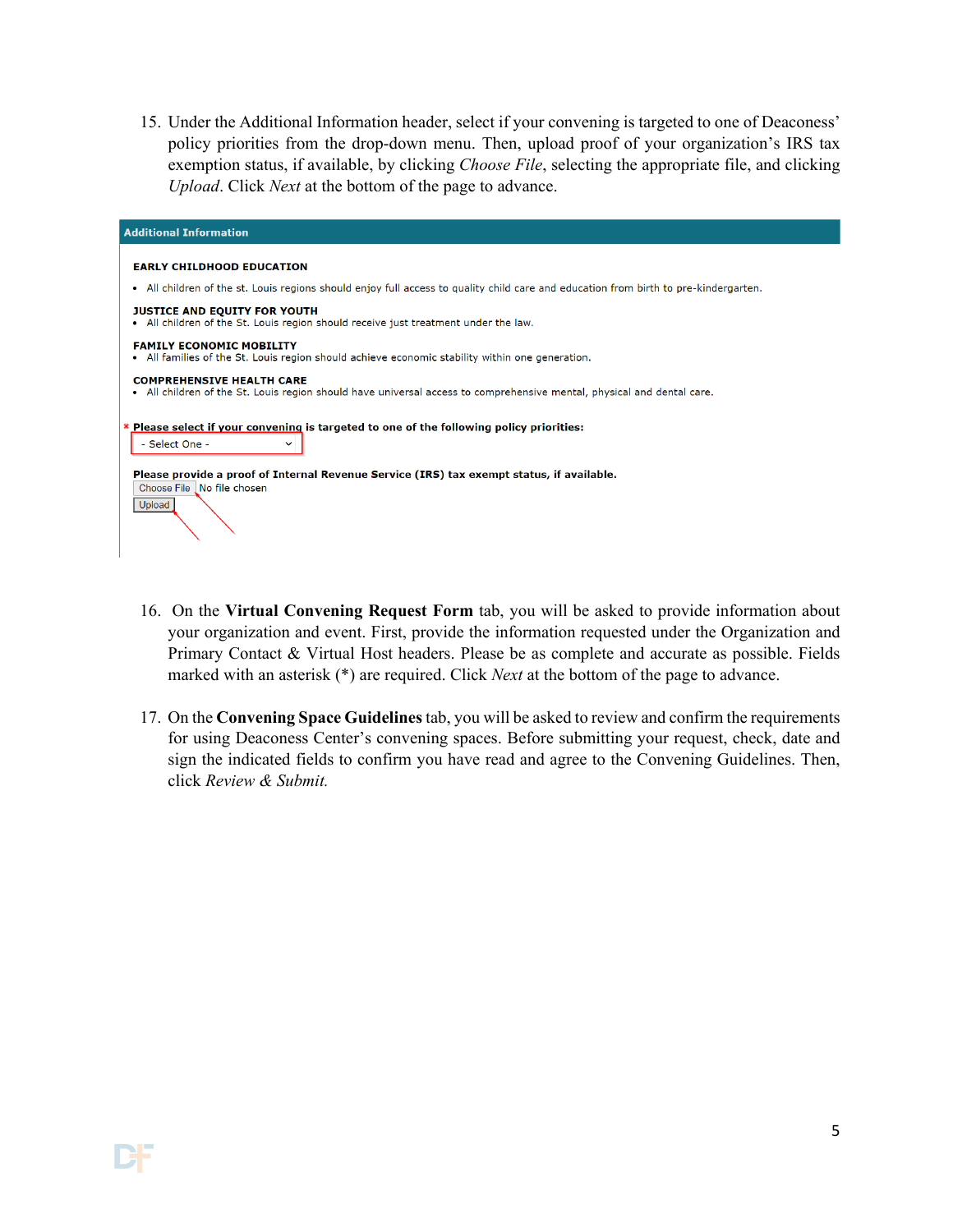#### **DEACONESS Well-Being**

| Virtual Convening Request Form<br><b>Convening Space Guidelines</b><br>Welcome                                                                                                                                                                                                                                                                                                                                                                              | <b>Review My Application</b>                                                                                                                                                                                                                                                                                                                                                                                                                                                                                                                                                                                                                                                                                                                                                                                                                                                                                        |  |  |  |  |
|-------------------------------------------------------------------------------------------------------------------------------------------------------------------------------------------------------------------------------------------------------------------------------------------------------------------------------------------------------------------------------------------------------------------------------------------------------------|---------------------------------------------------------------------------------------------------------------------------------------------------------------------------------------------------------------------------------------------------------------------------------------------------------------------------------------------------------------------------------------------------------------------------------------------------------------------------------------------------------------------------------------------------------------------------------------------------------------------------------------------------------------------------------------------------------------------------------------------------------------------------------------------------------------------------------------------------------------------------------------------------------------------|--|--|--|--|
| <b>Convening Space Cuidelines</b><br>* Required before final submission                                                                                                                                                                                                                                                                                                                                                                                     | which are compared to the company of<br><b>Agreement</b>                                                                                                                                                                                                                                                                                                                                                                                                                                                                                                                                                                                                                                                                                                                                                                                                                                                            |  |  |  |  |
|                                                                                                                                                                                                                                                                                                                                                                                                                                                             |                                                                                                                                                                                                                                                                                                                                                                                                                                                                                                                                                                                                                                                                                                                                                                                                                                                                                                                     |  |  |  |  |
| <b>Guidelines</b><br>Virtual convening guidelines are listed below. Please read and confirm belo<br><b>Please review the following Guidelines:</b>                                                                                                                                                                                                                                                                                                          | We accept full responsibility for our activities and any damages that might be incurred. We agree to indemnify, hold harmless and defend<br>Deaconess Foundation, Deaconess Center for Child Well-Being and their officers, directors, employees, agents and affiliates ("Indemnitees")<br>from and against any and all liabilities, claims, damages, actions, costs, losses, claims and expenses (including attorneys' fees) (collectively,<br>"Claims") arising from or relating to personal injury, death or damage to or loss of property or profits and all other Claims arising from or<br>relating to, in whole or in part, any act, omission, negligence, fault or violation of law or ordinance of licensee or its employees, agents,<br>contractors, subcontractors, representatives or attendees or any other person entering the Convening Space with the implied or express<br>permission of licensee. |  |  |  |  |
| . We are a non-profit organization.<br>. We understand that all virtual events must be free for all participants<br>. We acknowledge that DCCW is available Monday - Saturday during th<br>. We understand that Deaconess Foundation reserves the right in its so<br>. We may not assign the virtual license or any interest therein or perm<br>anvone other than us.<br>. We will use the virtual onvening space only as described for the time<br>herein. | Licensee hereby waives any and every claim which arises, or may arise, in its favor and against Deaconess Foundation and Deaconess Center<br>for Child Well-Being for any and all loss or damage to the extent covered by valid and collectible insurance policies of licensee. Such waiver<br>shall be in addition to any other waiver or release contained in this agreement with respect to any loss or damage to property.<br>We have read Deaconess Center for Child Well-Being Convening Space Procedures and Guidelines. By submitting this form, we agree to<br>these Procedures and Guidelines.                                                                                                                                                                                                                                                                                                            |  |  |  |  |
| By checking the box, you are confirming you have read and agree                                                                                                                                                                                                                                                                                                                                                                                             | <b>Signature</b><br>* Date<br>℡                                                                                                                                                                                                                                                                                                                                                                                                                                                                                                                                                                                                                                                                                                                                                                                                                                                                                     |  |  |  |  |
| The primary contact for the event will hold the following responsibilities:<br>. Communicate in a timely manner with DCCW staff about virtual event details, cancellations, and needs.<br>. Ensure that DCCW procedures and guidelines are followed and respected.<br>• Complete an event evaluation.<br>By checking the box, you are confirming that the event contact will uphold the listed responsibilities.                                            |                                                                                                                                                                                                                                                                                                                                                                                                                                                                                                                                                                                                                                                                                                                                                                                                                                                                                                                     |  |  |  |  |

- 18. On the **Review My Application** tab, you can review the information provided so far and make any necessary modifications. If you're satisfied with the contents of the application, click *Submit* to forward your application for consideration. If you're not ready to submit your application yet, click *Save & Finish Later*. You can return to your application in-process at the online portal linked in [step 1, above.](#page-0-0)
- 19. If you would like to **review a submitted application**, sign into the portal, and select *Show submitted applications* from the dropdown menu.

Thank you! Your application has been saved. You should receive an e-mail confirmation shortly.

#### **Applications**

Welcome to the Application Page. This is the area where you will manage your work.

- 1. Select in progress or submitted in the drop down.
- 2. If you select submitted, you can only view the applications that you have submitted.
- 3. If you select in progress, you will be able to continue working on your application.
- 4. To delete an application, simply select the garbage can next to it.
- 5. To start a new Responsive Grants application, click here.

6. Please note, the form will automatically time out after 20 minutes idle. Please save your work frequently to avoid losing progress on your application.

|                                                                    |                  |           |       | Show            |            | In Progress Applications $\vee$<br>Hide Viewer Only Annlications |
|--------------------------------------------------------------------|------------------|-----------|-------|-----------------|------------|------------------------------------------------------------------|
| <b>Application Name</b>                                            | Project<br>Title | Requested | ID    | Last<br>Updated | My<br>Role | <b>Action</b>                                                    |
| Deaconess Center for Child Well-being Convening Request            |                  |           |       | 20160 2/1/2022  | Owner      | * ㅎ ▒ ㄷ                                                          |
| Deaconess Center for Child Well-being Virtual Convening<br>Request |                  |           | 20159 | 2/1/2022        | Owner      | * ㅎ ` ㄷ                                                          |